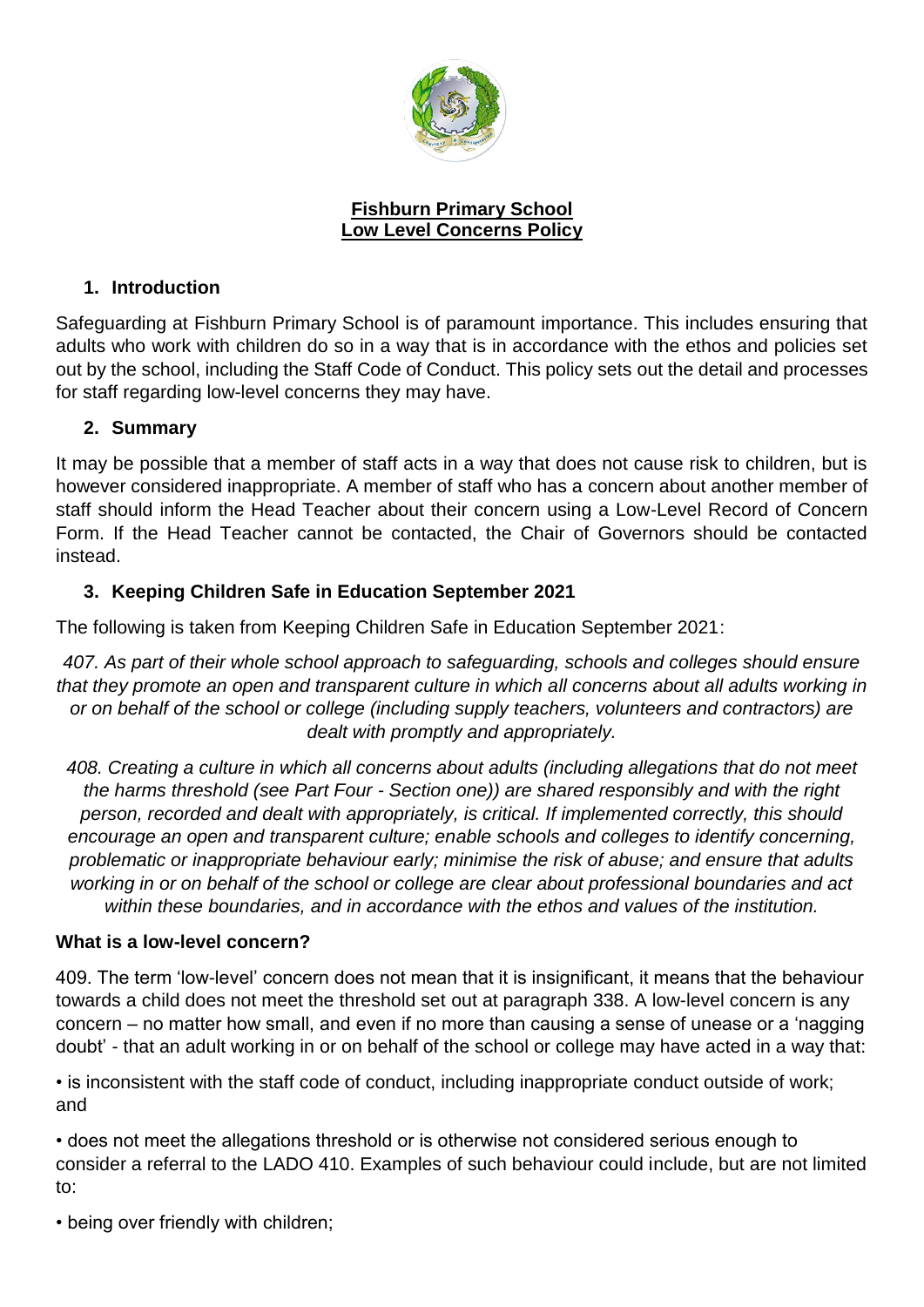- having favourites;
- taking photographs of children on their mobile phone;
- engaging with a child on a one-to-one basis in a secluded area or behind a closed door; or,
- using inappropriate sexualised, intimidating or offensive language.

411. Such behaviour can exist on a wide spectrum, from the inadvertent or thoughtless, or behaviour that may look to be inappropriate, but might not be in specific circumstances, through to that which is ultimately intended to enable abuse.

412. It is crucial that any such concerns, including those which do not meet the harm threshold (see Part Four - Section one), are shared responsibly and with the right person, and recorded and dealt with appropriately. Ensuring they are dealt with effectively should also protect those working in or on behalf of schools and colleges from potential false allegations or misunderstandings.

# **4. Clarity around allegation vs low-level concern vs appropriate conduct**

#### **Allegation**

Behaviour which indicates that an adult who works with children has:

- behaved in a way that has harmed a child, or may have harmed a child:
- · possibly committed a criminal offence against or related to a child:
- behaved towards a child or children in a way that indicates they may pose a risk of harm to children.

#### **Low-Level Concern**

Any coocern - no matter how small, even if no more than a 'hagging doubl' - that an adult may have acted in a

- 
- relates to their conduct outside of work which, even if not linked to a particular act or omission, has caused a sense of unesse about that edult's suitability to work with children

#### **Appropriate Conduct**

Behaviour which is entirely consistent with the organisation's Code of Conduct, and the law.

### **5. Storing and use of Low-Level Concerns and follow-up information**

LLC forms and follow-up information will be stored securely within the schools safeguarding systems, with access only by the SLT. This will be stored in accordance with the school's GDPR and data protection policies. The staff member(s) reporting the concern must keep the information confidential and not share the concern with others apart from the Head Teacher or those aware in the SLT. Low-Level Concerns will not be referred to in references unless they have been formalised into more significant concerns resulting in disciplinary or misconduct procedures. Whenever staff leave Fishburn, any record of low-level concerns which are stored about them will be reviewed as to whether or not that information needs to be kept. Consideration will be given to: (a) whether some or all of the information contained within any record may have any reasonably likely value in terms of any potential historic employment or abuse claim so as to justify keeping it, in line with normal safeguarding records practice; or (b) if, on balance, any record is not considered to have any reasonably likely value, still less actionable concern, and ought to be deleted accordingly.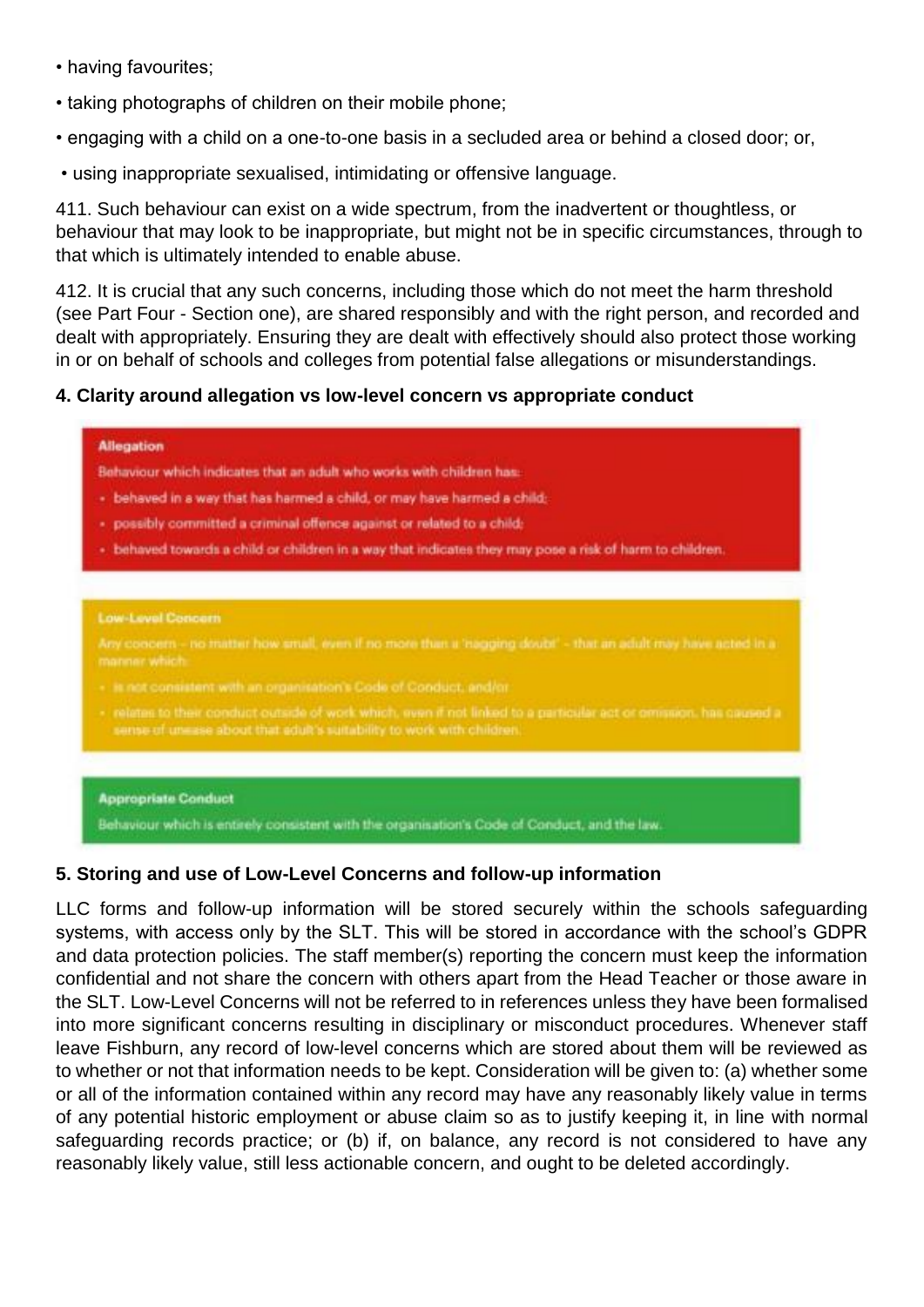### **6. Process to follow when a low-level concern is raised**



### **What is a low-level concern?**

The term 'low-level' does not mean that is insignificant, it means that the behaviour does not meet the threshold set out in KCSIE (2021) para 338. A low-level concern is any concern, no matter how small, even if it just causing a nagging doubt – that an adult working in or on behalf of the school may have acted I a way that:

• Is inconsistent with the Fishburn Code of Conduct, including appropriate conduct outside of work; and

• Does not meet the allegations threshold or is otherwise not considered serious enough to consider referral to the LADO.

### **7. Key Reference Document**

Read this document for further information about Low-Level Concerns, which is referenced in KCSIE 2021.